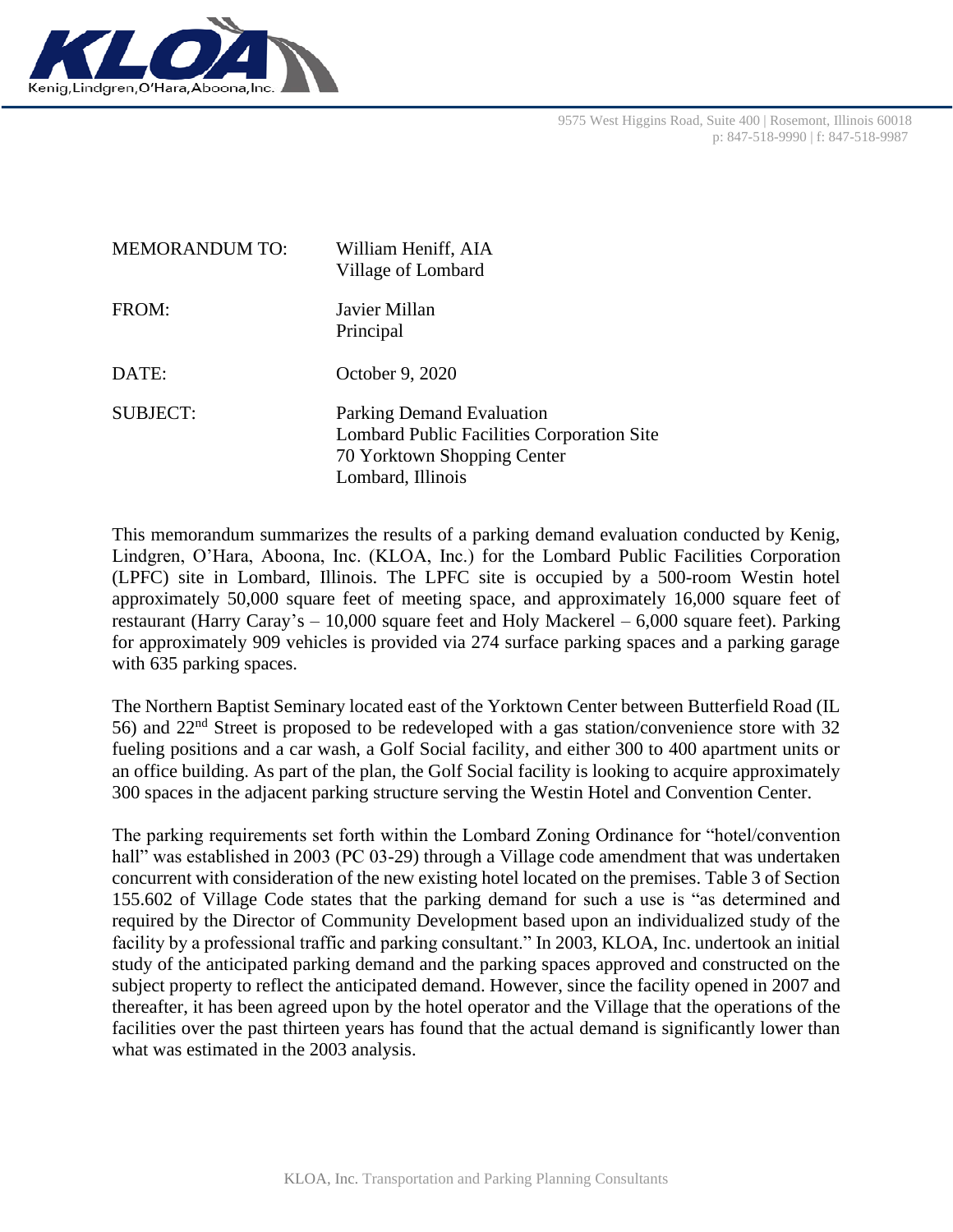Recognizing this functional surplus of parking spaces, this analysis was intended to determine if the existing supply of parking could be made available to a neighboring property ownership entity, as set forth within Section 155.601(A)(3)(b) and (4) of the Village Code, which provides for such Off-Site Parking as a conditional use in the underlying B3 Community Shopping District. As such, this analysis was undertaken to determine the quantity of existing and observed surplus parking spaces that could be formally deemed to be excessive and therefore made available for off-site parking for adjacent land uses and activities, while still keeping the hotel, convention hall, and restaurants located on the subject property in compliance with Village Code.

**Figure 1** shows an aerial view of the Westin hotel in relation to Northern Baptist Seminary and the area roadway system.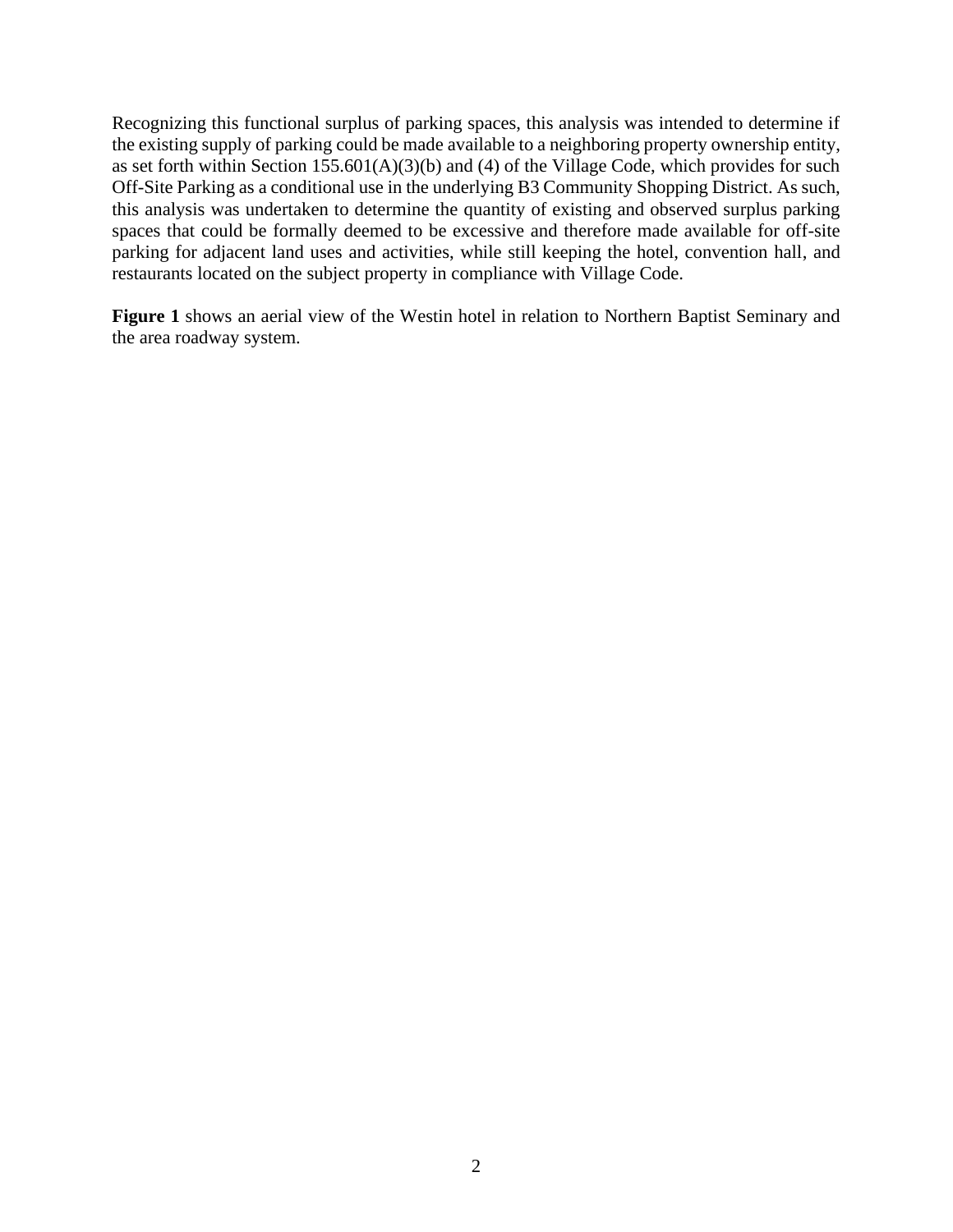

**Aerial View of Westin Hotel Figure 1**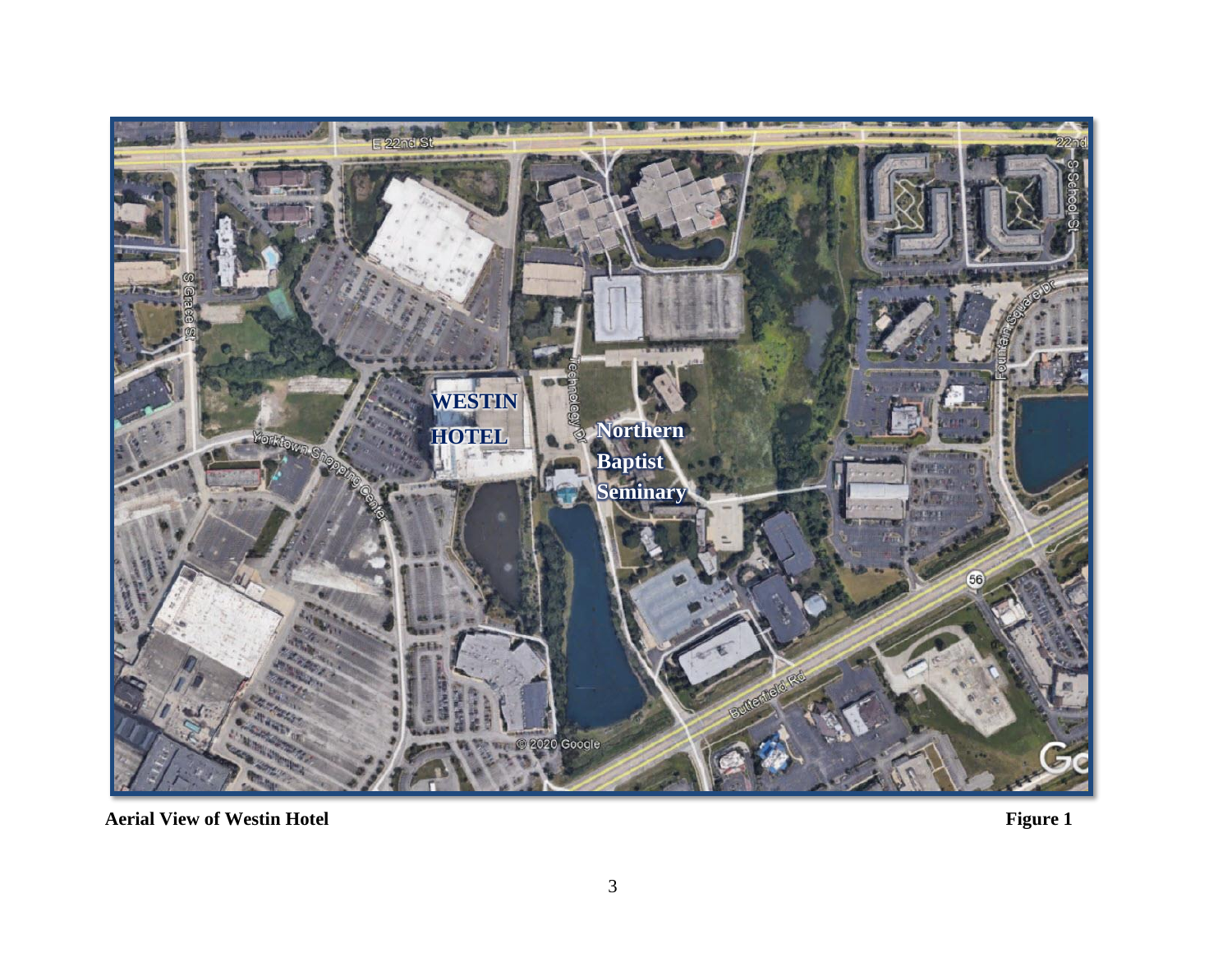# Parking Analysis

As previously indicated, the LPFC site is occupied by a Westin hotel providing 500 rooms, approximately 50,000 square feet of meeting space, and approximately 16,000 square feet of restaurant. Parking for approximately 909 vehicles is provided via 274 surface parking spaces and a parking garage with 635 parking spaces. In order to determine the parking demand of the hotel and its land uses, the Institute of Transportation Engineers (ITE) *Parking Generation Manual*, 5th Edition and the Urban Land Institute (ULI) *Shared Parking Manual*, 3<sup>rd</sup> Edition were utilized to determine the peak parking demand of each land use and the overall hourly parking demand.

Inspection of the ITE *Parking Generation Manual* Land-Use Code 312 (Business Hotel), indicates that the base peak parking demand for a 500-room hotel is 388 vehicles on a weekday and 350 vehicles on a Saturday. Given that a parking field is considered full when it has reached 90 percent of its capacity, the hotel land use (by itself) should provide approximately 427 spaces.

The meeting space (50,000 square feet) includes ballroom, meeting, and pre-function space. Based on the ULI *Shared Parking Manual*, a meeting space of this size has a peak parking demand of 300 vehicles. The two restaurants combined, based on the ITE *Parking Generation Manual*, will have a peak parking demand of 248 parking spaces on a weekday and 284 spaces on a Saturday.

Based on the above, the number of spaces required to accommodate the peak parking demand of each individual land use of the LPFC at full capacity and without any reductions will range between 975 (weekday) and 1,011 (Saturday) parking spaces. However, it is important to note that the LPFC is a collection of interactive components that will operate in a manner that are, at the very least, partially supportive of each other. That is to say that the individual component uses (hotel, restaurant, conference/banquet spaces) will, at times, serve the same clientele and guests. The hotel markets itself primarily to a business clientele. Therefore, some users may be engaged in a conference at the site while some may be staying over for business reasons in the area. Below is a discussion of the typical reductions experienced at these types of land uses.

### **Hotel**

Based on statistical and historic data of business travelers, approximately 50 to 60 percent of the business travelers utilize their personal vehicle or rent a car. Therefore, 40 percent of the travelers rely on rideshare services, taxis, Uber, and/or Lyft rides. However, given that the base numbers presented in the ITE *Trip Generation Manual* already reflect this, no reduction will be taken.

#### **Ballroom/Meeting Space**

Based on the *Shared Parking Manual*, as many as 50 percent of the attendees at events within a hotel could be guests. As such, and assuming all attendees drive their personal vehicles, the meeting spaces would require 150 parking spaces (300\*0.50).

#### **Restaurants**

Given that the restaurants are amenity to the hotel and based on statistical data, as many as 30 percent of the patrons could be guests of the hotel. As such, the peak parking demand of the restaurants will be approximately 174 spaces on a weekday and 199 spaces on a Saturday.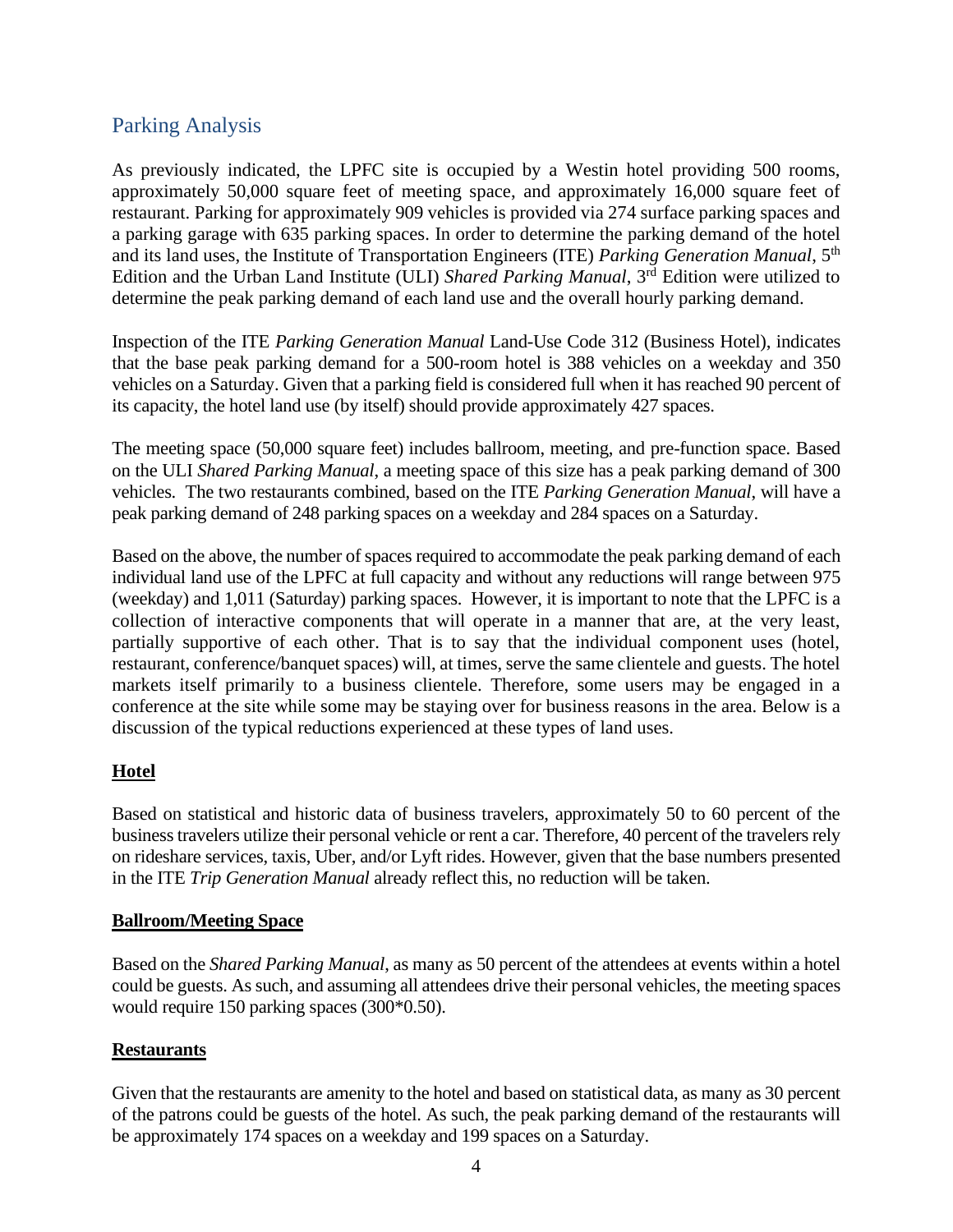### Shared Parking Evaluation

As previously indicated, the LPFC is a collection of interactive components and as such the estimated parking demand of each use was based on parking rates and time of day factors provided in the ULI *Shared Parking Manual*, 3rd Edition. The shared parking methodology is based on the variations in the peak accumulation of parked vehicles due to time differences in the activity patterns of adjacent or proximate land uses (by hour, by day, by season).

One of the main principles of the shared parking methodology is the relationships among land use activities in a development that result in people being attracted to two or more land uses on a single auto trip. As a result, the parking demand generated by the full-service hotel and the overall development is reduced due to the captive market effects (interaction and/or multipurpose trips) between the various uses.

The hourly parking demand of all of the land uses within the LPFC site is shown in **Tables 1** and **2.**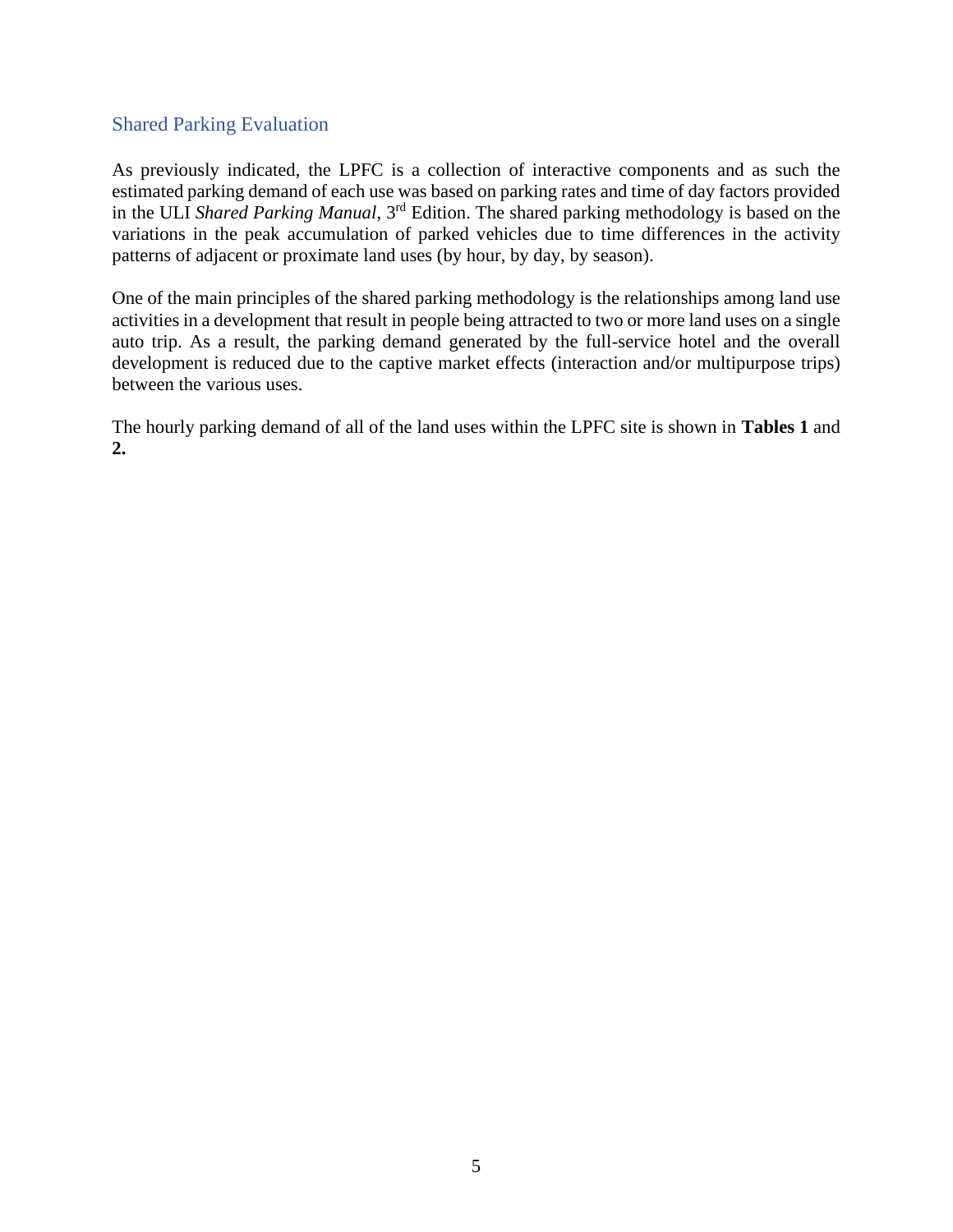## Table 1 WEEKDAY HOURLY PARKING DEMAND

|             | Hotel (500 Rooms) |                 | <b>Meeting Space</b><br>(50,000 s.f.) |                  | <b>Harry Carays</b><br>(10,000 s.f.) |                  | <b>Holy Mackerel</b><br>(6,000 s.f.) |                  | <b>Total</b>  | <b>Parking</b> |
|-------------|-------------------|-----------------|---------------------------------------|------------------|--------------------------------------|------------------|--------------------------------------|------------------|---------------|----------------|
| <b>Time</b> | <b>Visitor</b>    | <b>Employee</b> | <b>Visitor</b>                        | <b>Employee</b>  | <b>Visitor</b>                       | <b>Employee</b>  | <b>Visitor</b>                       | <b>Employee</b>  | <b>Demand</b> | <b>Surplus</b> |
| 6:00 AM     | 369               | 5               | $\overline{0}$                        | 3                | $\boldsymbol{0}$                     | $\boldsymbol{0}$ | $\boldsymbol{0}$                     | $\boldsymbol{0}$ | 377           | 532            |
| 7:00 AM     | 349               | 14              | $\overline{0}$                        | 3                | $\overline{0}$                       | $\overline{4}$   | $\boldsymbol{0}$                     | 3                | 373           | 536            |
| 8:00 AM     | 310               | 49              | 75                                    | 15               | $\boldsymbol{0}$                     | 11               | $\boldsymbol{0}$                     | 7                | 467           | 442            |
| 9:00 AM     | 272               | 49              | 150                                   | 25               | $\boldsymbol{0}$                     | 17               | $\boldsymbol{0}$                     | 10               | 523           | 386            |
| 10:00 AM    | 233               | 49              | 150                                   | 25               | $\boldsymbol{0}$                     | 20               | 8                                    | 12               | 497           | 412            |
| 11:00 AM    | 233               | 49              | 150                                   | 25               | 35                                   | 20               | 21                                   | 12               | 545           | 364            |
| 12:00 PM    | 213               | 49              | 150                                   | 25               | 65                                   | 20               | 39                                   | 12               | 573           | 336            |
| 1:00 PM     | 213               | 49              | 150                                   | 25               | 65                                   | 20               | 39                                   | 12               | 573           | 336            |
| 2:00 PM     | 233               | 49              | 150                                   | 25               | 57                                   | 20               | 34                                   | 12               | 580           | 329            |
| 3:00 PM     | 233               | 49              | 150                                   | 25               | 35                                   | 17               | 21                                   | 10               | 540           | 369            |
| 4:00 PM     | 252               | 34              | 150                                   | 25               | 44                                   | 17               | 26                                   | 10               | 558           | 351            |
| 5:00 PM     | 272               | 34              | 150                                   | 25               | 65                                   | 22               | 39                                   | 13               | 620           | 289            |
| 6:00 PM     | 291               | 20              | 75                                    | 15               | 83                                   | 22               | 49                                   | 13               | 568           | 341            |
| 7:00 PM     | 291               | 10              | 45                                    | 10               | 87                                   | 22               | 52                                   | 13               | 530           | 379            |
| 8:00 PM     | 310               | 10              | 45                                    | 10               | 87                                   | 22               | 52                                   | 13               | 549           | 360            |
| 9:00 PM     | 330               | 10              | 15                                    | 5 <sup>5</sup>   | 87                                   | 22               | 52                                   | 13               | 534           | 375            |
| 10:00 PM    | 369               | 10              | $00\,$                                | $\boldsymbol{0}$ | 83                                   | 22               | $\boldsymbol{0}$                     | 13               | 497           | 412            |
| 11:00 PM    | 388               | 5               | $\overline{0}$                        | $\boldsymbol{0}$ | $\boldsymbol{0}$                     | 19               | $\boldsymbol{0}$                     | 11               | 423           | 486            |
| 12:00 AM    | 388               | $\overline{2}$  | $\overline{0}$                        | $\boldsymbol{0}$ | $\boldsymbol{0}$                     | 8                | $\boldsymbol{0}$                     | 5                | 403           | 506            |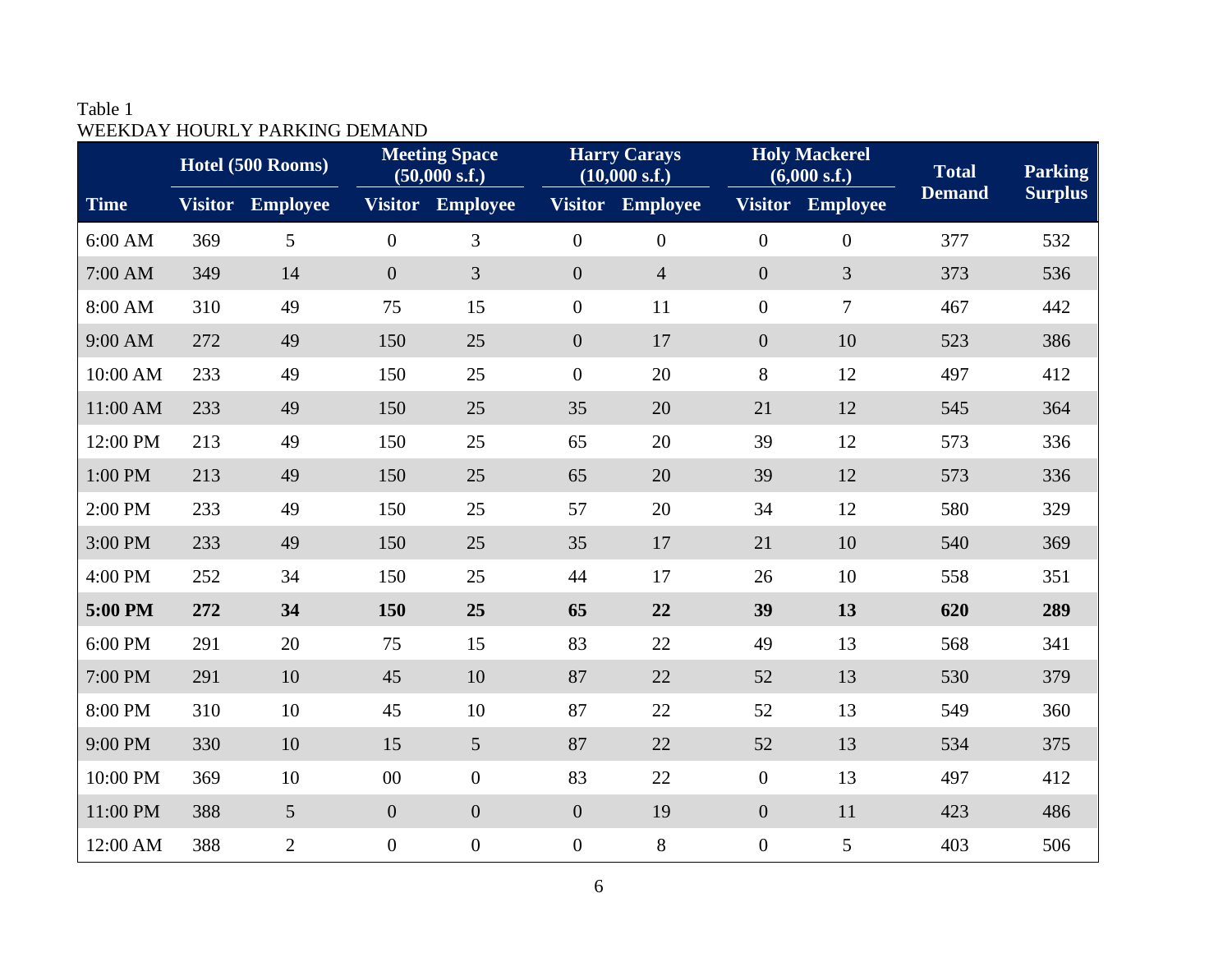## Table 2 SATURDAY HOURLY PARKING DEMAND

|             | Hotel (500 Rooms) |                  | <b>Meeting Space</b><br>(50,000 s.f.) |                  | <b>Harry Carays</b><br>(10,000 s.f.) |                 | <b>Holy Mackerel</b><br>(6,000 s.f.) |                 | <b>Total</b>  | <b>Parking</b> |
|-------------|-------------------|------------------|---------------------------------------|------------------|--------------------------------------|-----------------|--------------------------------------|-----------------|---------------|----------------|
| <b>Time</b> |                   | Visitor Employee |                                       | Visitor Employee | <b>Visitor</b>                       | <b>Employee</b> | <b>Visitor</b>                       | <b>Employee</b> | <b>Demand</b> | <b>Surplus</b> |
| 6:00 AM     | 328               | 8                | $\overline{0}$                        | 3                | $\boldsymbol{0}$                     | $\overline{0}$  | $\boldsymbol{0}$                     | $\overline{0}$  | 339           | 570            |
| 7:00 AM     | 311               | 23               | $\overline{0}$                        | 3                | $\boldsymbol{0}$                     | 5               | $\overline{0}$                       | 3               | 345           | 564            |
| 8:00 AM     | 276               | 75               | 45                                    | 15               | $\boldsymbol{0}$                     | 8               | $\boldsymbol{0}$                     | $\overline{4}$  | 423           | 486            |
| 9:00 AM     | 242               | 75               | 92                                    | 25               | $\boldsymbol{0}$                     | 15              | $\boldsymbol{0}$                     | $8\,$           | 457           | 452            |
| 10:00 AM    | 207               | 75               | 90                                    | 25               | $\boldsymbol{0}$                     | 19              | $\boldsymbol{0}$                     | 11              | 427           | 482            |
| 11:00 AM    | 207               | 75               | 90                                    | 25               | 15                                   | 19              | 9                                    | 11              | 451           | 458            |
| 12:00 PM    | 190               | 75               | 90                                    | 25               | 50                                   | 19              | 30                                   | 11              | 490           | 419            |
| 1:00 PM     | 190               | 75               | 98                                    | 25               | 55                                   | 19              | 33                                   | 11              | 506           | 403            |
| 2:00 PM     | 207               | 75               | 98                                    | 25               | 45                                   | 19              | 27                                   | 11              | 507           | 402            |
| 3:00 PM     | 207               | 75               | 98                                    | 25               | 45                                   | 19              | 27                                   | 11              | 507           | 402            |
| 4:00 PM     | 224               | 53               | 98                                    | 25               | 45                                   | 19              | 27                                   | 11              | 502           | 407            |
| 5:00 PM     | 242               | 53               | 150                                   | 25               | 60                                   | 25              | 36                                   | 14              | 605           | 304            |
| 6:00 PM     | 259               | 30               | 150                                   | 25               | 90                                   | 25              | 54                                   | 14              | 647           | 262            |
| 7:00 PM     | 259               | 15               | 150                                   | 25               | 95                                   | 25              | 57                                   | 14              | 640           | 269            |
| 8:00 PM     | 276               | 15               | 150                                   | 25               | 100                                  | 25              | 60                                   | 14              | 665           | 244            |
| 9:00 PM     | 293               | 15               | 150                                   | 25               | 90                                   | 25              | 54                                   | 14              | 666           | 243            |
| 10:00 PM    | 328               | 15               | 75                                    | 15               | 90                                   | 25              | $\boldsymbol{0}$                     | 14              | 562           | 347            |
| 11:00 PM    | 345               | $8\,$            | $\overline{0}$                        | 3                | $\boldsymbol{0}$                     | 21              | $\boldsymbol{0}$                     | 12              | 389           | 520            |
| 12:00 AM    | 345               | $\overline{4}$   | $\overline{0}$                        | 3                | $\boldsymbol{0}$                     | 13              | $\boldsymbol{0}$                     | $\tau$          | 372           | 537            |